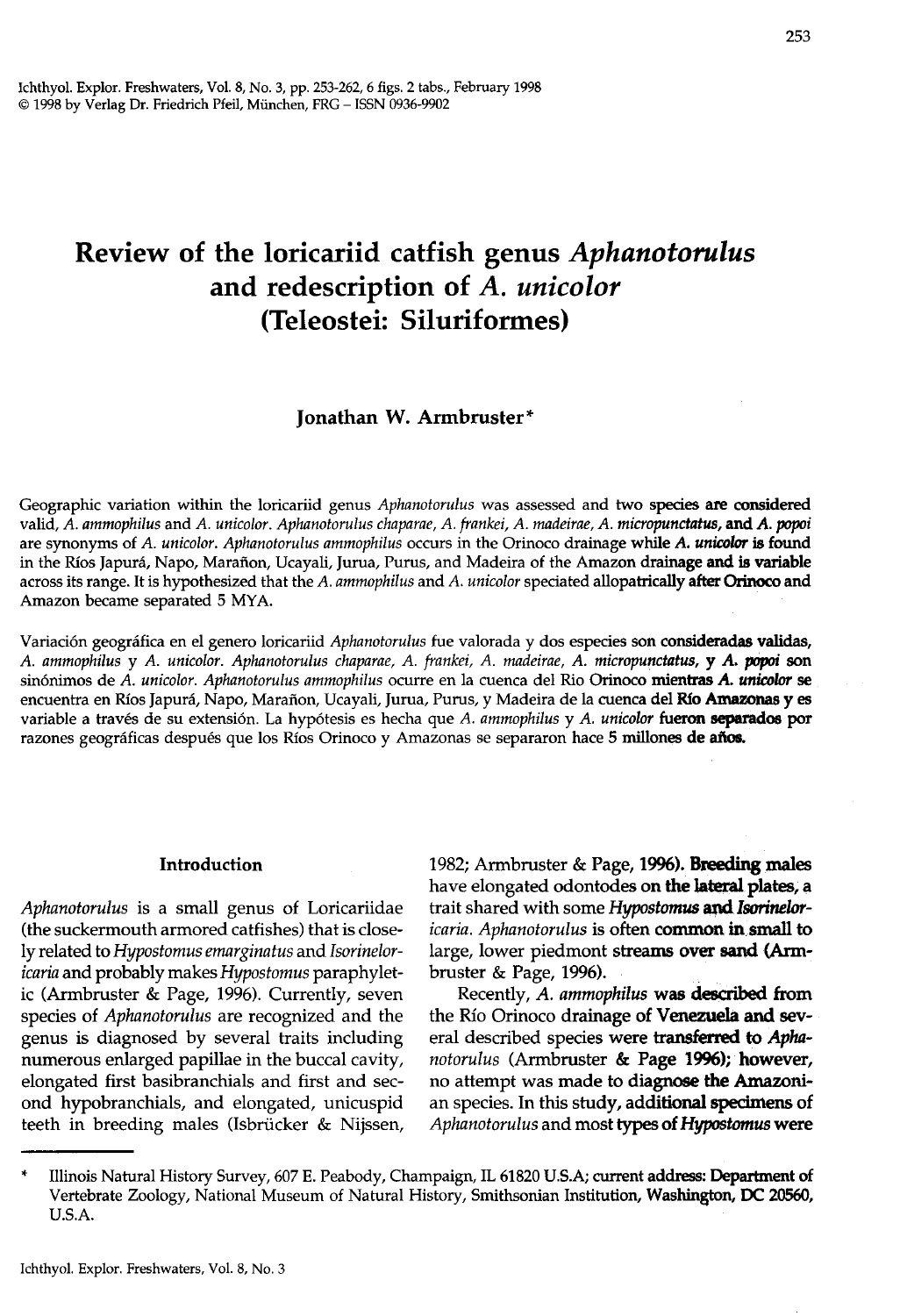examined so that a revision of the genus could be completed. *Hypostomus unicolor* (Steindachner 1908) was also found to be an *Aphanotorulus.*  Based on the new data, it is suggested that only two species of *Aphanotorulus,* A. *ammophilus* and *A. unicolor,* should be recognized and that *A. chapa rae* (Fowler 1940), *A. frankei* Isbriicker & Nijssen 1982, A. *madeirae* (Fowler 1913), *A. micropunctatus* (La Monte 1935), and *A. popoi* (Person 1924) are synonyms of *A. unicolor.* In this paper, *A. unicolor* is redescribed, a lectotype is designated, and the biogeography of *Aphanotorulus* is discussed.

#### Materials and methods

Measurements and counts are as in Armbruster & Page (1996). Institutional abbreviations are as in Leviton et a1. (1985) and Leviton & Gibbs (1988) with the addition of MUSM for Museu de Historia Natural de la Universidad Nacional Mayor de San Marcos Lima, Peru.

All measurements were natural log-transformed and a principal components analysis was performed using the covariance algorithm of SYSTAT (ver. 5.0, Systat Inc., 1992). No meristic characters were used in the principal components analysis and adipose spine length was excluded because of extreme variability due to the spine often being broken. Principal component scores were plotted against one another to identify shape differences. PCA was performed on the entire data set and a subset consisting only of those fish over 75 mm SL. Additionally, ANCO-VA's were performed on natural log transformed measurements for putatively diagnostic characteristics holding the larger value as the covariate for all specimens over 75 mm SL.

Osteological examination was performed on specimens cleared and stained according to procedures modified from Taylor & Van Dyke (1984). Drawings were prepared with the aid of a camera lucida attached to a Wild MZ8 stereoscope.

# *Aphanotorulus unicolor* (Steindachner) (Fig. 1)

*Plecostomus unicolor* Steindachner, 1908: 164. *Plecostomus madeirae* Fowler, 1913: 81, figs. 38-40. *Plecostomus popoi* Pearson, 1924: 20. *Plecostomus micropunctatus* La Monte, 1935: 1.

*Plecostomus chaparae* Fowler, 1940: 81.

*Aphanotorulus frankei* Isbriicker & Nijssen, 1982: 105.

Material examined. NMW 44271:2, 113.1 mm SL, lectotype (present designation); Rio Purus (probably Brazil); Goeldi, 1908. - NMW 44271:1,1 paralectotype, 115.7 mm SL; NMW 44271:3, 1 paralectotype, 76.0 mm SL; NMW 44272:1, 1 paralectotype, 115.7 mm SL; same data as lectotype.

Most specimens are listed in Armbruster & Page (1996) under the names of the synonymized species. In addition, the following specimens were examined: Huallaga drainage: UMMZ 179262 (2 examined); Peru, Yurimaguas, Rio Paranapura; W. R. Allen, Nov. 1920.-UMMZ 179263 (2); Peru, Yurimaguas, Rio Paranapura; W.R. Allen, Oct. 1920.

Jurua drainage: MCZ 33520 (1), USNM 94629 (1); Brasil, vicinity of mouth of Rio Embira, a tributary of the Rio Tarauaca, which is in turn a tributary of the Rio Jurua; B. A. Krukoff, 1934. - ZMA 120216 (1); Brasil, Acre, Rio Tarauacá, 8°06'S 70°45'W; M. Goulding, 1 Aug. 1984.

Madeira drainage: AMNH 77434 (33); Bolivia, Depto. Beni, Rio Marmore, ca. 23 km W of San Javier; S. Anderson, 10 Sept. 1965. - UMMZ 203887 (1); Bolivia, Depto. La Paz, Rio La Paz, Sararia, 2 hrs. by river NW of Punto Linares; G. K. Creighton, 17 June 1978. - UMMZ 205129 (8); Bolivia, Río Marmoré, at and near head of Isla Nicolar Suarez, between Guayaramerin and Guajara Mirim; R. M. Bailey & W. Villarael, 22 Oct. 1964.- ZMA 116845 (1); Bolivia, Depto. Cochabamba, Rio Chapare, about 16°45'S 65°15'W, left bank tributary to Río Marmoré; G. Loubens, 11 June 1982.

Madre de Di6s drainage, Peru, Depto. Madre de Di6s: MCZ 50970 (1); Parque Nacional Manu, Río Manu, Cashucocha, 12°14'S 70°50'W; Kiestev et aI., 13 Aug. 1974. - MUSM 4990 (2); Pakitza, Rio Manu; F. Chang, 9 July 1993. - STRl 464 (1), STRl465 (1); Rio Manu; E. Bermingham & A.P. Martin. - USNM 301642 (9), USNM 301646; Parque Nacional Manu, Pakitza and vicinity; H. Ortega, Oct. 1987. - USNM 319355 (5); Parque Nacional Manu, Pakitza, Caño Picaflor; H. Ortega, 23 Apr. 1991. - USNM 319356 (5); Parque Nacional Manu, Pakitza, Rio Manu; H. Ortega & W. Valles, 9 May 1991. - USNM 319357 (5); Parque Nacional Manu, Pakitza, Rio Manu; H. Ortega et aI., 9 May 1991.

Napo drainage: FMNH 103285; Ecuador, Napo, Rio Aguarico, about 1 km upstream from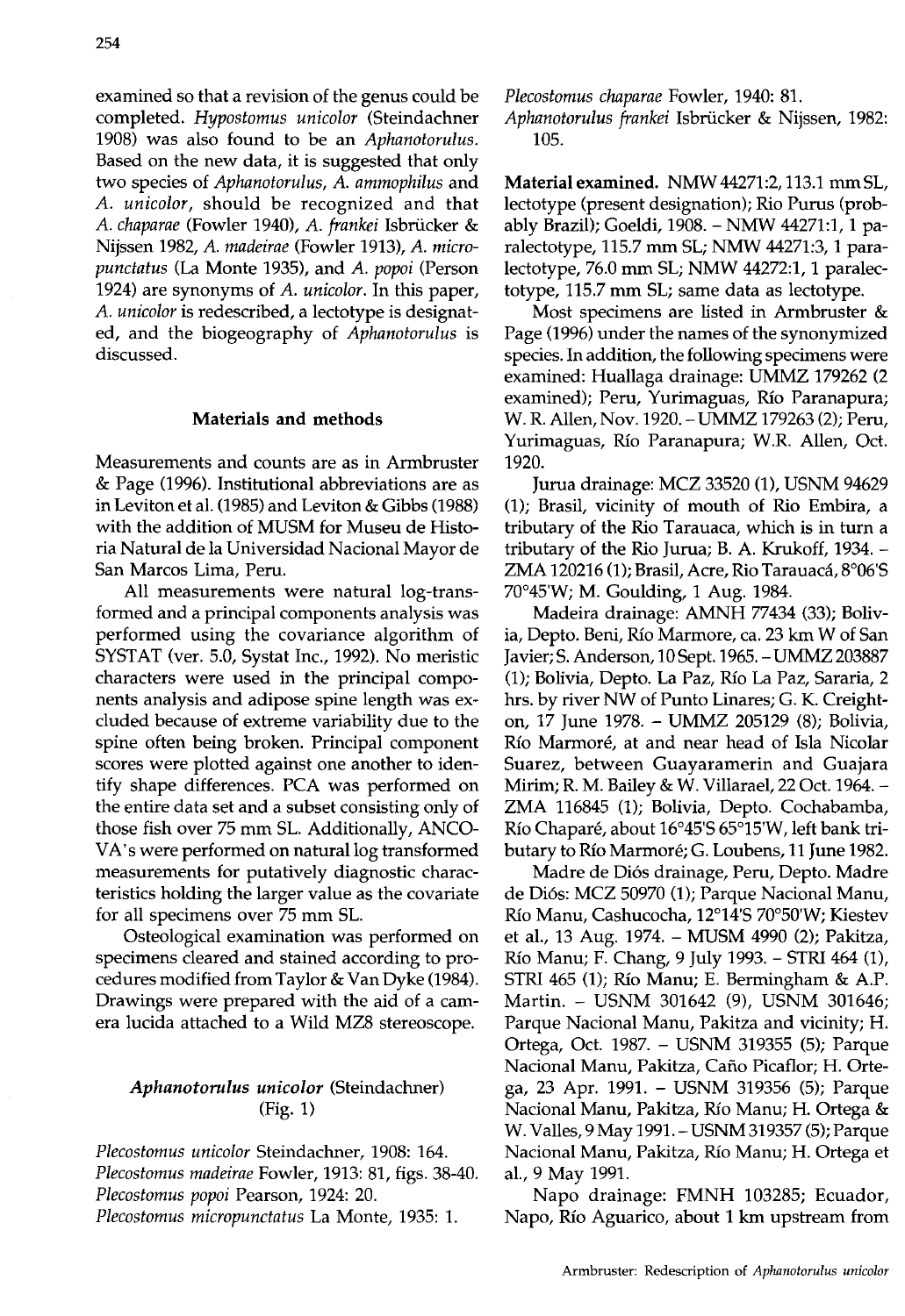

Fig. 1. Left: Aphanotorulus ammophilus, holotype, INHS 32035, 86.0 mm SL, Río Apure drainage; right: A. unicolor, FMNH 103279, 98.2 mm SL, Río Napo drainage. Photographs Kevin S. Cummings.

Destacamento Lagartococha; D. Stewart et a1., 1 Nov. 1983. - MUSM 4784 (2), USNM 32981 (1); Peru, Depto, Loreto, P.V. Arcadia, Río Napo, Queb. lsla; F. Chang, 3 Nov. 1993. - USNM 329611 (1); Peru, Depto. Loreto, P. V. Arcadia, Río Napo, Padre Isla; F. Chang & M. Hasedorn, 8 Nov. 1993. - USNM 362763 (I), Rio Manu at Pakitza; H. Ortega and D. Siebert, 20 Sept. 1988.

Purus drainage: AMNH 77429 (7), USNM 94654 (4); Brasil, Amazonas, mouth of Rio Macaua, a tributary of Rio Iaco, which is a tributary of the Rio Purus near Sena Maduiera, 9°20'S ca. 68°45'W; B. A. Krukoff, 1934.

Ucayali drainage: MUSM 1339 (I); Peru, Depto. Ucayali, Rio Tahuaya; H. Ortega, 19 Nov. 1983. - ZMA 107869 (2); Peru, Depto. Huanaco, Río Pachitéa, Pacanasi, Tournavista; H. Ortega, 30 Aug. 1973. - ZMA 116640 (1, holotype of *A. frankei*), **ZMA 116641** (1, paratype of *A. frankei*); Peru, Depto. Ucayali, Rio Aguaytia drainage, *Rio* 

Neshuya, 8°36'5 74°S0'W, 60 km SW of Pucallpa on road to Tingo Maria.

Diagnosis. A member of *Aphanotorulus* as diagnosed by Armbruster & Page (1996), *A. unicolor*  lacks an angled ridge on the pterotic-supracleithrum (versus present in *A. ammophilus,* Fig. 2) and has a pectoral fin spine that, when depressed ventral to the base of the pelvic fin, extends maximally to the origin of the last pelvic fin ray (versus well beyond the origin of the last pelvic fin ray), *Aphanotorullls unicolor* has a unique modification of the urohyaJ (Fig. 3). **Tn** most 10ricariids, the lateral arms of the urohyal are fairly short and do not overlap with the anterohyal, but in *A. unicolor* the lateral arms are thin and elongate and often overlap the anterohyaL The lateral arms of the urohyal in *A. ammophilus* are more elongate than those of most loricariids, but not to the extent seen in *A. unicolor.*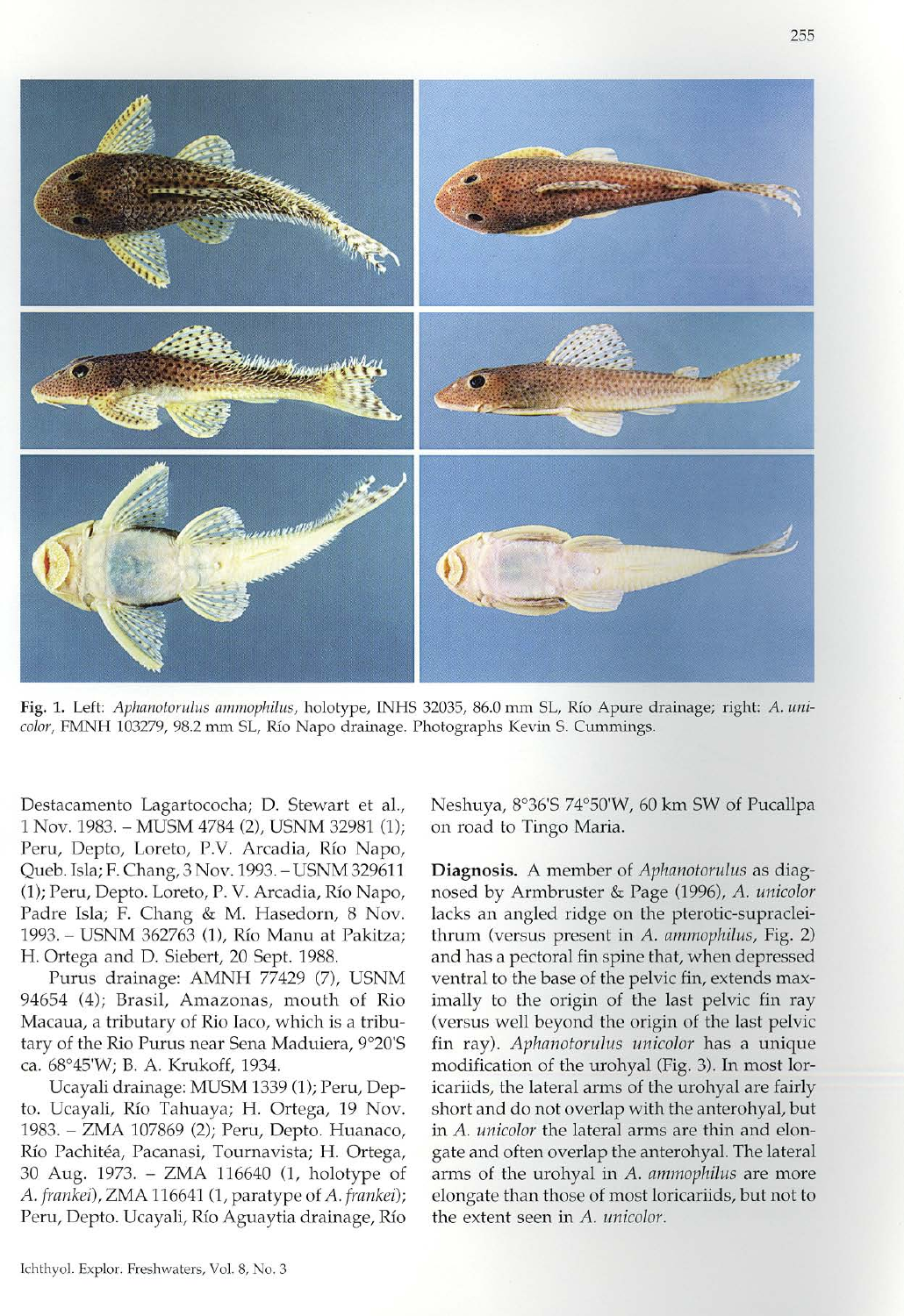



Fig. 2. Dorsal view of head of: a, Aphanotorulus unicolor, FMNH 103284, 98.7 mm SL; and b, A. ammophilus, MCNG 27678, 79.8 mm SL. Line shows ridge of the pterotic-supracleithrum.



Fig. 3. Ventral view of urohyal of: A, Aphanotorulus ammophilus, MCNG 13504; and B, A. unicolor, USNM 318357. AH, anterohyal; HH, hypohyal; UH, urohyal. Scale bar: 5 mm.

Description. The largest known specimen is 139.0 mm (USNM 324257). Morphometrics are given in Table 1 and by population in Table 2.28-30 (usually 29) lateral-line plates, 3 predorsal plates, 10-13 plates in the depressed dorsal fin, 13-16 postana! plates, 4-6 plates in the depressed pectoral fin, and 8-16 teeth per jaw ramus. Dorsal fin with 1 spinelet, 1 spine, and 7 rays. Pectoral fin with 1 spine and 6 rays. Pelvic fins with 1 spine and 5 rays. Anal fin with 5 rays (4 branched, 1 unbranched),

Color pattern as described for Aphanotorulus by Armbruster & Page (1996). Spot size varies between populations with specimens from the Río Napo having relatively large spots and those from the Madeira, Purus, and Jurua having small spots. Specimens from the Japurá, Madre de Diós, and Ucayali are intermediate in spot size and specimens from the Marañon vary between both extremes.

Sexual dimorphism. During the breeding season, males possess elongate, unicuspid teeth and elongate odontodes on the adipose fin spine, the upper caudal spine, and the posterior lateral and dorsal plates.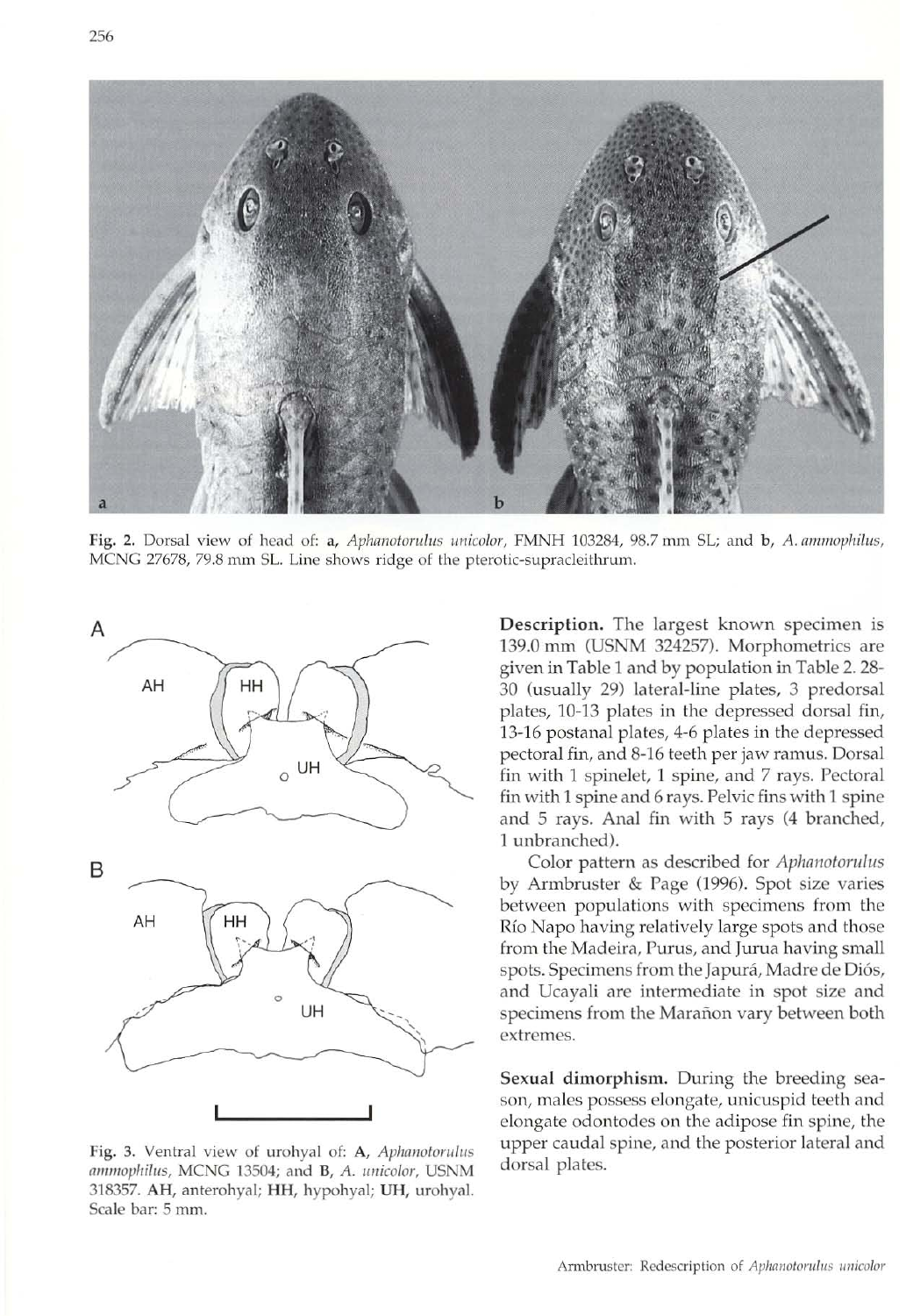Distribution. *Aphanotorulus unicolor* is found in the upper Amazon tributaries of Bolivia, Brazil, Colombia, Ecuador, and Peru (Fig. 4).

Comparisons. *Aphanotorulus unicolor* can be distinguished from *A. ammophilus* mainly by the absence of an angled ridge on the pterotic-supracleithrum (Fig. 2). Also, the pectoral spine of *A. unicolor* when depressed ventral to the base of the pelvic fin extends maximally to the origin of the most posterior pelvic fin ray while in *A. ammophilus* the pectoral spine extends well beyond the origin of the last pelvic fin ray. Three morphometric ratios separate the majority of specimens (Fig. 5; Table 1). *Aphanotorulus unicolor* has a larger orbit diameter to snout length ratio  $(\bar{x} =$ 0.336, 0.280-0.422 vs.  $\bar{x} = 0.252$ , 0.185-0.279; p<0.00001), a larger caudal depth to pectoral spine length ratio ( $\bar{x} = 0.295$ , range = 0.256-0.351 vs.  $\bar{x} = 0.241$ , range = 0.198-0.255; p<0.00001), and a smaller pectoral spine length to thorax length ratio ( $\bar{x}$  = 1.121, range = 0.993-1.169 vs.  $\bar{x}$  = 1.243, range =  $1.170 - 1.363$ ; p<0.00001). The ranges given separate at least 75 % (pectoral spine/thorax) or 80 % (orbit/snout and caudal peduncle depth/ pectoral spine) of the specimens over 75 mm SL and work best with the largest specimens; complete ranges for the ratios are given in Table 1. *Aphanotorulus ammophilus* and *A. unicolor* are apparently allopatric; *A. ammophilus* is in the Orinoco basin and *A. unicolor* is in the Amazon basin.

# Results and discussion

Specimens listed as *Aphanotorulus* sp. in Armbruster & Page (1996) from the Rio Guaviare (Rio Orinoco Drainage) are here identified as *A. ammophilus* because of the presence of an angled ridge on the pterotic-supracleithrum and pecto-

Table 1. Selected morphometric features of *Aphanotorulus*. Only fishes greater than 75 mm SL are reported. Information on the type of A. *ammophilus* is available in Armbruster & Page (1996).

|                                  |           |             |       | A. unicolor |              |    | A. ammophilus |           |              |  |  |  |  |
|----------------------------------|-----------|-------------|-------|-------------|--------------|----|---------------|-----------|--------------|--|--|--|--|
|                                  | lectotype | $\mathbf n$ | mean  | <b>SD</b>   | range        | n  | mean          | <b>SD</b> | range        |  |  |  |  |
| Standard length (SL), mm         | 113.1     | 224         | 92.3  | 11.2        | 75.0-139.0   | 44 | 104.2         | 22.5      | 75.3-160.9   |  |  |  |  |
| Percent of SL                    |           |             |       |             |              |    |               |           |              |  |  |  |  |
| Predorsal length                 | 37.9      | 223         | 38.1  | 0.9         | 35.6-40.1    | 44 | 38.3          | 1.1       | 36.1-40.8    |  |  |  |  |
| Head length                      | 29.9      | 223         | 26.2  | 1.3         | 19.0-34.1    | 44 | 32.0          | 1.3       | 29.2-34.8    |  |  |  |  |
| Cleithral width                  | 27.8      | 223         | 26.2  | 1.1         | 23.2-31.6    | 44 | 26.6          | 0.9       | 24.4-28.2    |  |  |  |  |
| Snout length                     | 16.5      | 222         | 16.2  | 0.9         | 14.0-18.6    | 44 | 16.9          | 0.6       | 15.6-18.5    |  |  |  |  |
| Interorbital width               | 11.7      | 224         | 10.9  | 0.9         | $9.2 - 12.9$ | 44 | 11.4          | 0.5       | 10.5-12.3    |  |  |  |  |
| Dorsal fin spine length          | 26.7      | 190         | 28.1  | 1.8         | 22.4-32.0    | 35 | 26.5          | 1.8       | 21.6-28.9    |  |  |  |  |
| Folded dorsal fin length         | 34.2      | 221         | 33.6  | 1.2         | 29.4-37.6    | 43 | 34.0          | 1.1       | 31.8-36.9    |  |  |  |  |
| Base of dorsal fin length        | 21.2      | 224         | 19.5  | 1.0         | 16.5-22.9    | 44 | 20.1          | 1.1       | 17.7-22.8    |  |  |  |  |
| Interdorsal length               | 25.5      | 223         | 23.6  | 1.3         | 20.2-26.5    | 44 | 21.9          | 1.4       | 18.1-24.1    |  |  |  |  |
| Thorax length                    | 23.1      | 223         | 25.3  | 1.1         | 22.0-27.8    | 44 | 24.0          | 1.2       | 21.3-26.6    |  |  |  |  |
| Pectoral fin spine length        | 27.5      | 223         | 28.3  | 1.1         | 25.0-31.4    | 44 | 29.8          | 1.5       | 26.0-33.0    |  |  |  |  |
| Abdomen length                   | 23.4      | 223         | 23.4  | 0.8         | 21.1-25.5    | 44 | 22.2          | 0.8       | 20.5-24.4    |  |  |  |  |
| Pelvic fin spine length          | 20.2      | 223         | 20.8  | 1.1         | 16.4-24.2    | 44 | 19.5          | 0.9       | 17.6-22.5    |  |  |  |  |
| Postanal length                  | 28.6      | 223         | 30.2  | 1.2         | 26.8-33.4    | 44 | 30.1          | 0.9       | 28.4-31.8    |  |  |  |  |
| Caudal peduncle depth            | 8.8       | 224         | 8.3   | 0.4         | $7.0 - 9.6$  | 44 | 7.2           | 0.4       | $6.0 - 8.3$  |  |  |  |  |
| Adipose fin spine length         | 6.8       | 221         | 8.1   | 0.7         | $6.6 - 10.3$ | 42 | 8.1           | 0.9       | $5.7 - 10.6$ |  |  |  |  |
| Anal width                       | 17.9      | 223         | 15.2  | 1.1         | 12.1-17.9    | 44 | 13.5          | 0.8       | 11.8-16.1    |  |  |  |  |
| Snout-opercle length             | 21.1      | 223         | 21.6  | 1.3         | 17.6-24.2    | 44 | 22.4          | 0.8       | 20.2-23.6    |  |  |  |  |
| Head width                       | 26.5      | 222         | 25.3  | 1.3         | 22.3-28.3    | 44 | 26.1          | 0.8       | 24.3-27.8    |  |  |  |  |
| Percent of snout length          |           |             |       |             |              |    |               |           |              |  |  |  |  |
| Orbital diameter                 | 32.2      | 222         | 33.6  | 2.9         | 26.4-42.2    | 44 | 25.2          | 2.7       | 18.5-32.5    |  |  |  |  |
| Percent of thorax length         |           |             |       |             |              |    |               |           |              |  |  |  |  |
| Pectoral length                  | 119.3     | 223         | 112.1 | 5.8         | 99.3-132.8   | 44 | 124.3         | 8.0       | 106.6-136.3  |  |  |  |  |
| Percent of pectoral spine length |           |             |       |             |              |    |               |           |              |  |  |  |  |
| Caudal peduncle depth            | 32.1      | 224         | 29.5  | 1.9         | 24.3-35.1    | 44 | 24.1          | 2.1       | 19.8-30.7    |  |  |  |  |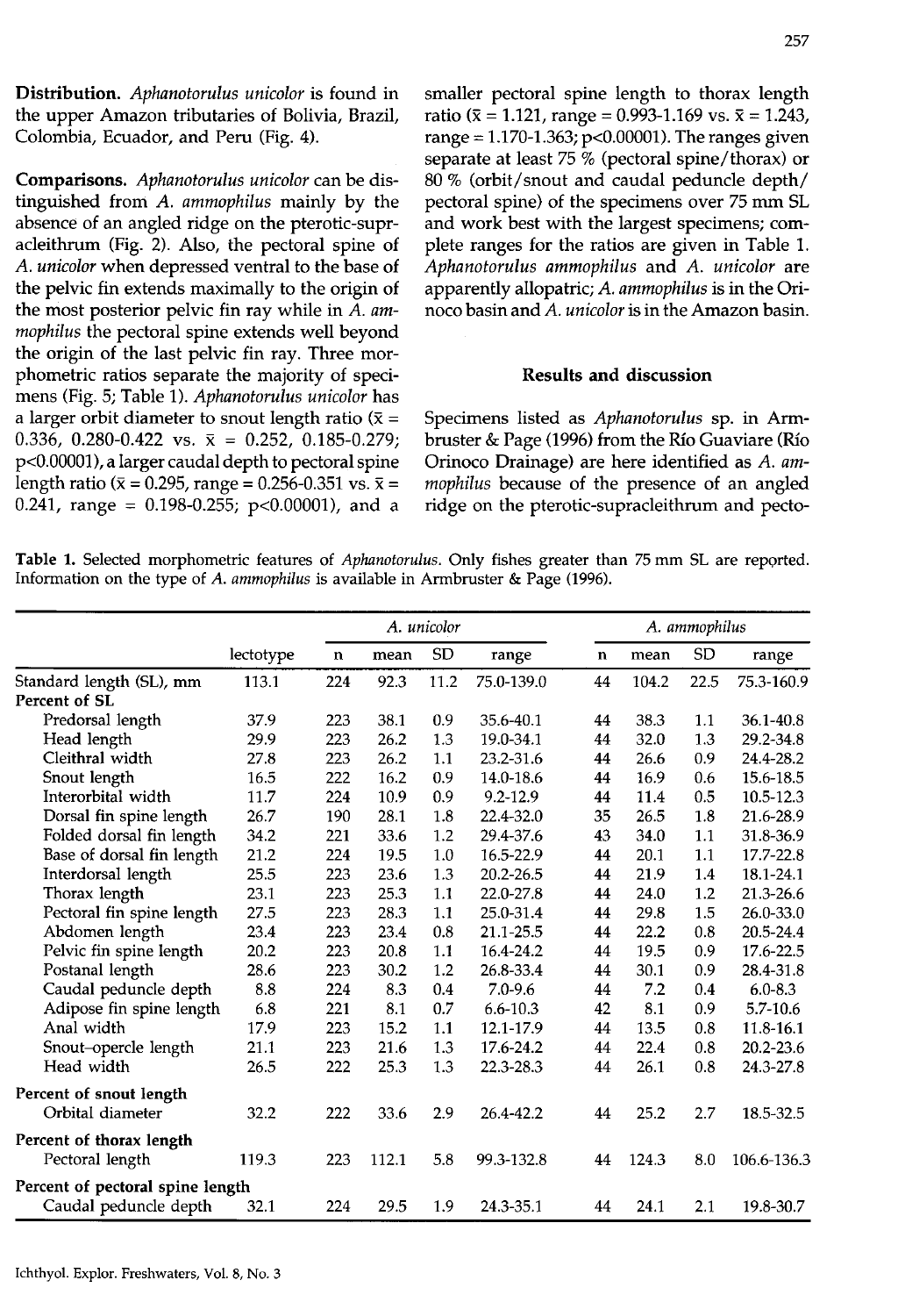|                                                           |    | Huallaga |           |              | Japurá |       |           |               | Jurua/Purus<br>(A. micropunctatus and A. unicolor) |         |      |             |    | Marañon |           |              |  |
|-----------------------------------------------------------|----|----------|-----------|--------------|--------|-------|-----------|---------------|----------------------------------------------------|---------|------|-------------|----|---------|-----------|--------------|--|
|                                                           | n  | mean     | <b>SD</b> | range        | n      | mean  | <b>SD</b> | range         | $\mathbf n$                                        | mean SD |      | range       | n  | mean    | <b>SD</b> | range        |  |
| Standard length (SL), mm                                  | 14 | 93.4     | 7.2       | 85.9-110.6   | 12     | 84.0  | 7.0       | 76.3-102.1    | 25                                                 | 100.6   | 14.2 | 76.0-126.7  | 51 | 92.6    | 9.5       | 75.0-110.8   |  |
| Percent of SL                                             |    |          |           |              |        |       |           |               |                                                    |         |      |             |    |         |           |              |  |
| Predorsal length                                          | 14 | 37.8     | 0.8       | 35.6-38.9    | 12     | 38.7  | 0.8       | 37.4-39.8     | 25                                                 | 38.2    | 0.7  | 36.8-39.6   | 51 | 37.3    | 0.7       | 35.8-38.9    |  |
| Head length                                               | 14 | 30.7     | 0.8       | 29.6-32.2    | 12     | 31.7  | 0.8       | 30.2-32.8     | 25                                                 | 31.4    | 1.0  | 29.1-33.0   | 51 | 30.4    | 0.8       | 28.9-32.2    |  |
| Cleithral width                                           | 14 | 25.9     | 0.7       | 24.9-27.8    | 12     | 25.8  | 0.5       | 24.9-26.6     | 25                                                 | 26.5    | 0.6  | 25.4-28.1   | 51 | 25.5    | 0.7       | 23.2-26.9    |  |
| Snout length                                              | 14 | 15.7     | 0.3       | 15.0-16.2    | 12     | 16.0  | 0.4       | 15.5-16.4     | 25                                                 | 16.9    | 0.5  | 16.1-18.0   | 51 | 15.0    | 0.5       | 14.0-16.0    |  |
| Interorbital width                                        | 14 | 10.3     | 0.3       | $9.9 - 11.0$ | 12     | 10.0  | 0.3       | 9.5-10.3      | 25                                                 | 11.6    | 0.4  | 10.8-12.5   | 51 | 10.0    | 0.4       | $9.2 - 11.2$ |  |
| Dorsal fin spine length                                   | 13 | 28.5     | 1.3       | 26.5-30.5    | 10     | 28.5  | 1.4       | 26.8-30.6     | 21                                                 | 28.9    | 1.5  | 24.9-31.6   | 38 | 27.5    | 1.7       | 24.0-31.7    |  |
| Folded dorsal fin length                                  | 14 | 33.7     | 0.8       | 32.1-35.2    | 12     | 34.4  | 1.1       | 32.1-36.4     | 24                                                 | 34.5    | 1.1  | 32.7-37.6   | 51 | 33.8    | 0.9       | 31.2-35.4    |  |
| Base of dorsal fin length                                 | 14 | 19.0     | 1.1       | 16.8-20.5    | 12     | 18.9  | 0.4       | 18.0-19.4     | 25                                                 | 20.5    | 1.0  | 19.0-22.9   | 51 | 19.1    | 0.9       | 17.2-20.8    |  |
| Interdorsal length                                        | 14 | 24.0     | 1.0       | 22.2-25.5    | 12     | 22.6  | 1.2       | $20.2 - 24.1$ | 25                                                 | 23.1    | 1.3  | 20.7-25.8   | 51 | 23.5    | 1.1       | 20.5-25.4    |  |
| Thorax length                                             | 14 | 25.5     | 1.1       | 23.3-27.5    | 12     | 25.9  | 0.9       | 24.8-27.4     | 25                                                 | 24.6    | 1.0  | 22.8-26.8   | 51 | 25.8    | 1.0       | 23.5-27.8    |  |
| Pectoral spine length                                     | 14 | 28.9     | 1.0       | 27.4-30.5    | 12     | 29.1  | 0.7       | 27.7-30.5     | 24                                                 | 28.0    | 0.9  | 26.0-29.2   | 51 | 28.5    | 1.2       | 25.6-31.4    |  |
| Abdomen length                                            | 14 | 23.9     | 0.8       | 21.9-25.0    | 12     | 23.6  | 0.8       | 21.9-24.8     | 25                                                 | 23.1    | 1.0  | 21.1-25.5   | 51 | 23.3    | 0.8       | 21.1-24.6    |  |
| Pelvic spine length                                       | 14 | 21.2     | 0.9       | 19.7-22.5    | 12     | 20.6  | 0.7       | 19.7-21.8     | 25                                                 | 20.5    | 0.9  | 18.9-22.3   | 51 | 20.5    | 0.9       | 18.3-22.4    |  |
| Postanal length                                           | 14 | 30.8     | 0.7       | 29.6-31.9    | 12     | 29.0  | 0.6       | 27.7-30.0     | 25                                                 | 30.5    | 1.1  | 28.6-32.5   | 51 | 29.5    | 1.0       | 26.8-32.2    |  |
| Caudal peduncle depth                                     | 14 | 8.2      | 0.3       | $7.7 - 8.6$  | 12     | 8.0   | 0.3       | $7.6 - 8.5$   | 25                                                 | 8.5     | 0.5  | $7.7 - 9.4$ | 51 | 8.2     | 0.4       | $7.0 - 8.9$  |  |
| Adipose fin spine length                                  | 13 | 8.6      | 0.6       | 7.4-9.7      | 12     | 7.9   | 0.6       | $6.6 - 8.7$   | 25                                                 | 8.0     | 0.8  | $6.8 - 9.5$ | 50 | 8.0     | 0.7       | $6.7 - 10.3$ |  |
| Anal width                                                | 14 | 15.1     | 0.6       | 14.6-17.0    | 12     | 13.5  | 0.7       | 12.6-15.5     | 25                                                 | 14.9    | 1.3  | 12.5-17.9   | 51 | 15.1    | 0.9       | 13.4-16.8    |  |
| Snout-opercle length                                      | 14 | 20.6     | 0.7       | 19.6-22.0    | 12     | 21.2  | 0.8       | 19.7-22.5     | 25                                                 | 22.5    | 0.8  | 21.1-24.1   | 51 | 20.2    | 0.8       | 17.6-21.6    |  |
| Head width                                                | 14 | 24.8     | 0.8       | 23.6-26.2    | 12     | 24.3  | 1.0       | 22.9-26.6     | 25                                                 | 26.3    | 0.8  | 25.2-28.0   | 50 | 24.2    | 0.8       | 22.3-25.9    |  |
| Percent of snout length                                   |    |          |           |              |        |       |           |               |                                                    |         |      |             |    |         |           |              |  |
| Orbital diameter                                          | 14 | 35.3     | 3.0       | 30.0-39.6    | 12     | 35.2  | 2.3       | 30.9-39.3     | 25                                                 | 33.4    | 2.2  | 28.8-37.6   | 51 | 30.4    | 1.7       | 26.4-35.1    |  |
| Percent of thorax length<br>Pectoral length               | 14 | 113.9    | 5.9       | 102.8-125.4  | 12     | 112.2 | 5.0       | 104.9-122.4   | 24                                                 | 113.6   | 5.5  | 102.1-123.4 | 51 | 110.6   | 5.5       | 99.3-120.9   |  |
|                                                           |    |          |           |              |        |       |           |               |                                                    |         |      |             |    |         |           |              |  |
| Percent of pectoral spine length<br>Caudal peduncle depth | 14 | 28.4     | 1.4       | 24.3-32.7    | 12     | 27.6  | 0.9       | 26.0-29.0     | 24                                                 | 30.2    | 2.0  | 27.7-34.3   | 51 | 28.7    | 2.0       | 24.3-32.7    |  |

Table 2. Selected morphometric features of populations of *Aphanotorulus unicolor.* Only fishes greater than 75 mm SL are reported. Species described from the populations are given in parentheses.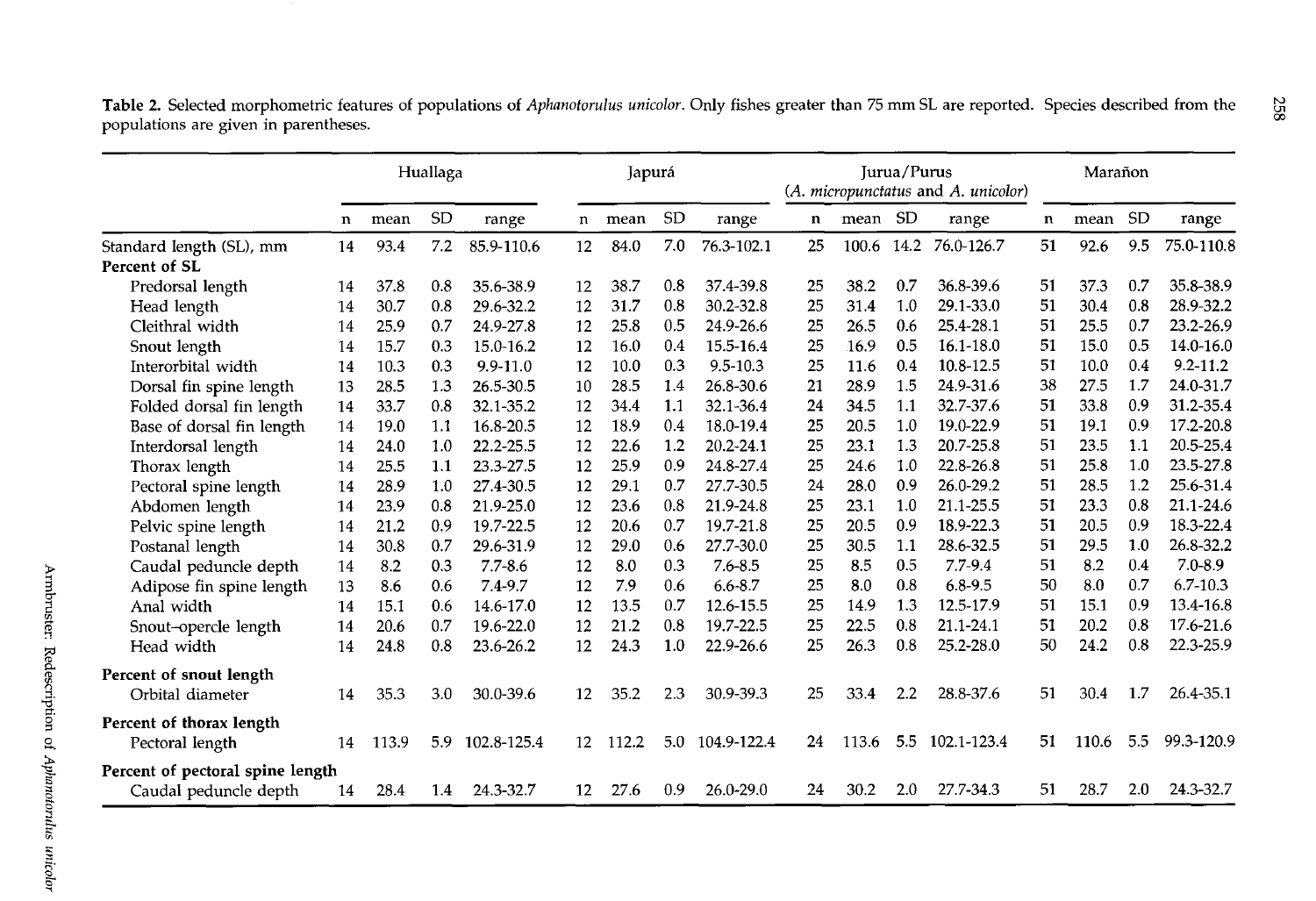|                                  |    |       |           | Madeira (A. chaparae,<br>A. madeirae, and A. popoi) | Madre de Díos<br>Napo |       |           |              |    |       |           | Ucayali (A. frankei) |   |       |           |                 |
|----------------------------------|----|-------|-----------|-----------------------------------------------------|-----------------------|-------|-----------|--------------|----|-------|-----------|----------------------|---|-------|-----------|-----------------|
| morphometric feature             | n  | mean  | <b>SD</b> | range                                               | n                     | mean  | <b>SD</b> | range        | n  | mean  | <b>SD</b> | range                | n | mean  | <b>SD</b> | range           |
| Standard length (SL), mm         | 49 | 86.0  | 7.3       | 75.8-110.2                                          | 53                    | 96.4  | 12.2      | 77.2-139.0   | 12 | 88.7  | 8.8       | 75.5-105.1           | 6 | 93.1  | 9.2       | 79.4-106.1      |
| Percent of SL                    |    |       |           |                                                     |                       |       |           |              |    |       |           |                      |   |       |           |                 |
| Predorsal length                 | 48 | 38.8  | 0.8       | 36.8-40.1                                           | 53                    | 38.1  | 0.8       | 35.6-39.7    | 12 | 37.6  | 0.7       | 36.8-39.2            | 6 | 38.9  | 0.8       | 37.7-39.9       |
| Head length                      | 49 | 31.2  | 2.0       | 19.0-33.0                                           | 52                    | 31.1  | 1.0       | 28.6-32.8    | 12 | 31.0  | 1.3       | 29.2-32.8            | 6 | 32.0  | 1.1       | 31.2-34.1       |
| Cleithral width                  | 48 | 27.4  | 1.0       | 25.4-31.6                                           | 53                    | 26.0  | 0.7       | 24.4-27.3    | 12 | 24.9  | 0.4       | 24.4-25.7            | 6 | 27.0  | 0.8       | 25.7-27.8       |
| Snout length                     | 49 | 17.1  | 0.5       | 15.7-18.6                                           | 51                    | 16.4  | 0.5       | 15.4-17.5    | 12 | 15.3  | 0.5       | 14.4-15.8            | 6 | 16.8  | 0.5       | 16.1-17.6       |
| Interorbital width               | 49 | 11.9  | 0.5       | 10.4-12.9                                           | 53                    | 11.0  | 0.4       | 10.1-11.8    | 12 | 10.2  | 0.5       | $9.4 - 11.1$         | 6 | 11.0  | 0.3       | $10.6 - 11.3$   |
| Dorsal fin spine length          | 40 | 26.5  | 1.6       | 22.4-28.9                                           | 49                    | 29.2  | 1.3       | 26.7-32.0    | 11 | 28.8  | 1.6       | 25.9-31.2            | 6 | 28.5  | 1.0       | 27.3-29.9       |
| Folded dorsal fin length         | 47 | 33.0  | 1.3       | 30.5-35.9                                           | 53                    | 33.4  | 1.1       | 29.4-35.6    | 12 | 33.7  | 0.9       | 32.0-35.0            | 6 | 34.2  | 1.1       | 32.7-36.0       |
| Base of dorsal fin length        | 49 | 19.6  | 0.8       | 17.5-21.5                                           | 53                    | 19.5  | 0.9       | 16.5-21.3    | 12 | 19.2  | 0.6       | 18.4-20.0            | 6 | 20.1  | 0.7       | 18.9-20.6       |
| Interdorsal length               | 49 | 24.2  | 1.4       | 20.6-26.5                                           | 53                    | 23.8  | 1.3       | 21.3-26.3    | 11 | 23.2  | 1.7       | 20.4-26.0            | 6 | 22.6  | 1.1       | 20.6-23.8       |
| Thorax length                    | 48 | 24.6  | 1.1       | 22.0-27.3                                           | 53                    | 25.4  | 1.0       | 22.9-27.3    | 12 | 25.4  | 0.9       | 23.7-26.8            | 6 | 25.0  | 0.6       | 24.2-25.6       |
| Pectoral spine length            | 49 | 27.6  | 0.9       | 25.8-30.1                                           | 53                    | 28.5  | 1.2       | 25.0-30.6    | 12 | 28.5  | 0.9       | 27.3-29.9            | 6 | 27.7  | 1.2       | 25.7-29.0       |
| Abdomen length                   | 48 | 23.7  | 0.8       | 21.6-25.4                                           | 53                    | 23.0  | 0.7       | 21.4-24.6    | 12 | 23.8  | 0.8       | 22.6-25.3            | 6 | 22.8  | 0.7       | 21.7-23.8       |
| Pelvic spine length              | 48 | 20.5  | 1.0       | 18.8-24.2                                           | 53                    | 21.5  | 0.9       | 18.8-23.1    | 12 | 20.7  | 1.3       | 17.2-21.9            | 6 | 20.2  | 1.9       | 16.4-21.5       |
| Postanal length                  | 48 | 29.9  | 1.3       | 26.8-33.4                                           | 53                    | 30.9  | 1.1       | 28.9-33.4    | 12 | 30.7  | 0.9       | 29.3-32.0            | 6 | 30.3  | 1.3       | 28.5-32.2       |
| Caudal peduncle depth            | 49 | 8.5   | 0.3       | $7.7 - 9.2$                                         | 53                    | 8.5   | 0.4       | 7.6-9.6      | 12 | 8.2   | 0.3       | $7.6 - 8.4$          | 6 | 8.3   | 0.3       | $7.9 - 8.6$     |
| Adipose fin spine length         | 49 | 8.1   | 0.5       | $7.1 - 9.1$                                         | 53                    | 8.1   | 0.6       | $6.9 - 10.1$ | 11 | 8.6   | 0.6       | $7.4 - 10.0$         | 6 | 8.5   | 1.0       | $7.5 - 10.0$    |
| Anal width                       | 48 | 16.0  | 0.8       | 14.6-17.5                                           | 53                    | 15.2  | 0.9       | 12.1-16.8    | 12 | 15.1  | 1.0       | 13.5-16.8            | 6 | 15.3  | 0.7       | 14.4-15.9       |
| Snout-opercle length             | 48 | 22.7  | 0.8       | 19.8-24.2                                           | 53                    | 21.9  | 0.7       | 20.3-23.3    | 12 | 20.4  | 0.7       | 19.3-21.5            | 6 | 22.1  | 0.6       | 21.4-23.2       |
| Head width                       | 48 | 26.7  | 0.8       | 25.0-28.3                                           | 53                    | 25.4  | 0.8       | 23.1-27.2    | 12 | 24.3  | 0.5       | 23.6-24.9            | 6 | 26.0  | 1.0       | 25.1-27.6       |
| Percent of snout length          |    |       |           |                                                     |                       |       |           |              |    |       |           |                      |   |       |           |                 |
| Orbital diameter                 | 49 | 34.0  | 1.9       | 27.4-38.3                                           | 51                    | 34.6  | 2.1       | 29.9-39.4    | 12 | 36.6  | 3.4       | 31.3-42.2            | 6 | 35.8  | 0.8       | 34.8-36.7       |
| Percent of thorax length         |    |       |           |                                                     |                       |       |           |              |    |       |           |                      |   |       |           |                 |
| Pectoral length                  | 48 | 112.2 | 5.6       | 102.0-123.0                                         | 53                    | 112.5 | 6.6       | 100.9-115.1  | 12 | 112.3 | 6.4       | 103.0-122.7          | 6 | 110.7 |           | 5.4 102.8-125.4 |
| Percent of pectoral spine length |    |       |           |                                                     |                       |       |           |              |    |       |           |                      |   |       |           |                 |
| Caudal peduncle depth            | 49 | 30.6  | 1.4       | 27.8-35.1                                           | 53                    | 30.0  | 1.7       | 27.2-31.7    | 12 | 28.6  | 1.1       | 26.7-30.6            | 6 | 29.9  | 1.5       | 26.2-30.3       |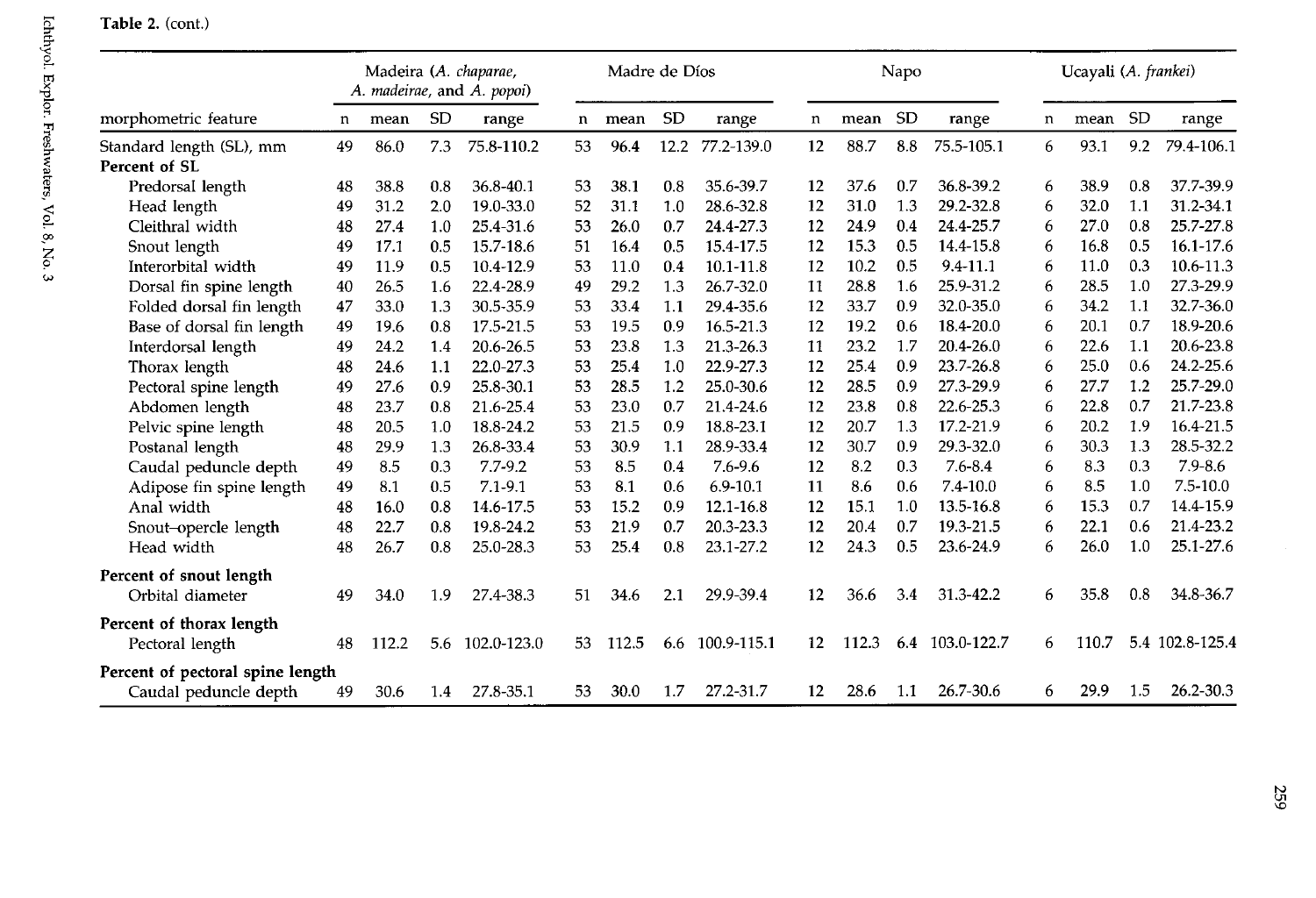

Fig. 4. Distribution of *Aphanotorulus* species. Circles: A. *ammophilus;* squares: A. *unicolor.* Open symbols represent the type localities.

ral fins that extend beyond the origin of the last pelvic fin ray when depressed. Ambiguity in the previous study was caused mainly by the tendency for the smaller specimens of *A. ammophilus*  and *A. unicolor* to group in an intermediate position in the PCA. Because of the intermediate position of juveniles, subsequent analysis was limited to those fishes greater than 75 mm (a size that corresponds to a sub-adult). The one specimen over 75 mm from the Rio Guaviare grouped with the remainder of *A. ammophilus.* 

For specimens greater than 75 mm SL, there was 100 % separation in the PCA between Apha*notorulus* from the Orinoco and the Amazon basins (Fig. 6). Principal component 1 loaded strongly on standard length and was excluded from further analysis. Other principal components were relatively free from the effects of size. On principal component 2, orbit diameter, caudal peduncle depth, and anal width loaded heavily and negatively, and pectoral spine length loaded heavily and positively. On principal component 3, interorbital width, snout length, and snoutopercle length loaded heavily and negatively, and thorax length, dorsal spine length, and interdorsal length loaded heavily and positively.

For the PCA, Amazonian *Aphanotorulus* were grouped according to drainage into eight populations. Although most populations of *A. unicolor*  formed tight clusters in the PCA, the clusters overlapped significantly with those of other populations. There was slight variation in spot size between populations of *A. unicolor* with specimens from the Napo having the largest spots and those from the Jurua, Madeira, and Purus, having the smallest; however, specimens from the Río Marañon varied between the extremes of spot size and no distinct characters could be found to separate the populations of the Amazon drainage. With no distinct morphological or morphometric characters to separate the Amazonian populations of *Aphanotorulus,* it is most reasonable to suggest that all of the populations represent the same species.

Other than in Armbruster & Page (1996) and Fowler (1940), the species of *Aphanotorulus* have not been compared. Fowler (1940) compared *A. chaparae* to *A. madeirae* and *A. popoi* stating that *A. chaparae* differed in color pattern from the other species; however, this difference is due to the fact that the type of *A. chaparae* is a juvenile and color pattern varies with ontogeny in *Aphanotorulus* (Armbruster & Page, 1996). Armbruster & Page (1996) suggest that there might be differences between the species in morphometry (the number of plates under the depressed pectoral fin spine and tooth number); however, variation in tooth number and plates under the pectoral fin spine did not hold under further scrutiny. Variation in morphometry of the Amazonian species is apparent in the PCA (Fig. 6). In particular, specimens from the Marafton have smaller eyes than other *A. unicolor* and, thus, scored highly along PC2. PCA also suggests that specimens from the northern Amazon tributaries (Huallaga, Japurá, Marañon, and Napo) are morphometrically more similar to each other than they are to those from the southern tributaries (Jurua, Madeira, Purus, and Ucayali); however, the specimens from the Madre de Di6s broadly overlap both groups and no consistent differences could be found to delineate any of the populations.

Armbruster and Page (1996) further suggest that there may be a difference in the pattern of elongate odontodes on the plates of breeding males with specimens from the Madeira having fewer elongated odontodes per plate; however, this difference was based on a few poorly preserved specimens that may have lost some of the odontodes due to poor preservation. It is possible that once breeding males from all of the populations become available, there may be significant differences between the populations; however, no distinct differences are currently known, and it is best to recognize only a single species, *A. unicolor,* at this time.

As a further note, all of the species of *Aphanotorulus* described from the Amazon are from the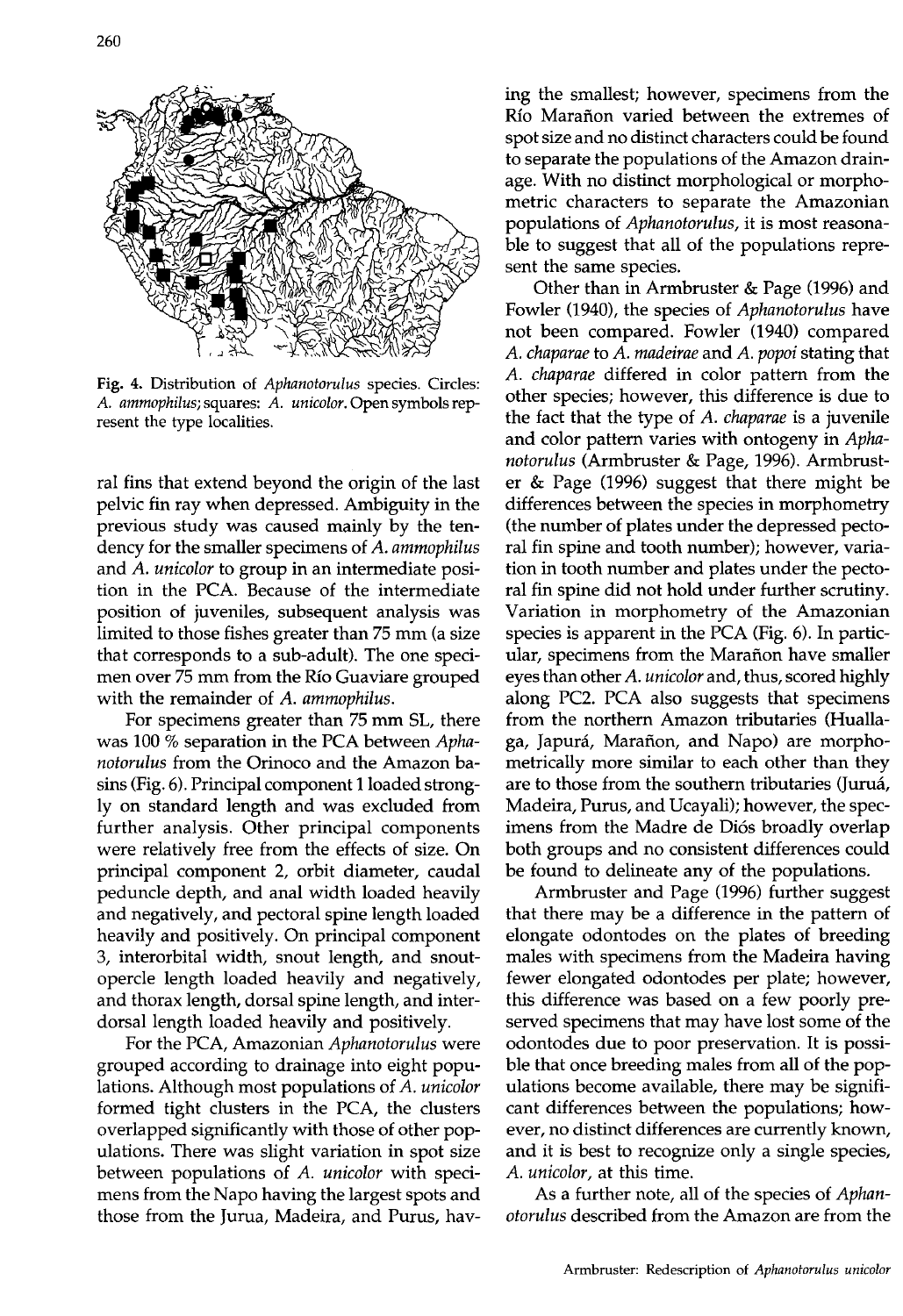

Fig. 5. Plot of morphometries useful in separating species of *Aphanotorulus.* Circles: A. *ammophilus;* squares: A. *unicolor.* 

Jurua, Madeira, Purus, and Ucayali systems and these populations showed no differences in the PCA (Fig. 6) or in color pattern and there is currently no evidence to suggest that more than one species is involved. At best, it could be argued that populations in the Huallaga, Japura, Madre de Dios, Marafion, and Napo, or some combination of these populations, represent separate species, but the differences are minor and not significant enough to warrant the description of new species at this time.

*Aphanotorulus* is found only in whitewater rivers, and the blackwater Rio Negro probably provides an effective barrier to gene flow between *A. ammophilus* in the Orinoco and *A. unicolor* in the Amazon. Lack of dispersal through the Rio Negro would suggest that the two species of *Aphanotorulus* arrived at their current distributions through stream capture or through ancient river systems. An Orinoco outlet of the Amazon is hypothesized to have occurred between five and thirteen million years ago (Lundberg et aI., 1988; Hoorn, 1993; Retzer, 1994), and this outlet could have allowed the dispersal of *Aphanotorulus* between the two drainages. The eventual separation of the Amazon and Orinoco could have led to the allopatric speciation of *Aphanotorulus.* 

Continued analysis of the osteology of *Aphanotorulus* further supports the monophyly of the genus. Synapomorphies for *Aphanotorulus* in addition to those in Armbruster & Page (1996) include: an anterior surface of the hyomandibula that is perpendicular to the dorsal surface of the metapterygoid (versus straight to slightly angled in other loricariids), a fourth infraorbital canal plate that does not contact the orbit except in rare instances where there is slight contact (the 4th infraorbital canal plate has a wide border with the anterior margin of the orbit in most loricariids), and a third basibranchial that is small and nearly square (vs. elongate in most other loricariids).

In addition to the synapomorphies given by Armbruster & Page (1996), further evidence suggests a close relationship between *Aphanotorulus, Isorineloricaria, Hypostomus squalinus* (called H. *commersoni* in Armbruster & Page, 1996), and H. *emarginatus.* These taxa possess a lateral line that continues onto the elongate plate that covers the base of the caudal fin rays (in most loricariids, including *Isorineloricaria,* the lateral line ends prior to this plate), 7 infraorbital canal plates (vs. usually 5-6), elongated anterolateral processes on the eighth vertebral centrum (vs. short or no processes), a forward shift of the metapterygoid condyle on the ventral surface of the lateral ethmoid such that the posterior edge of the condyle does not contact the posterior margin of the lateral ethmoid (vs. contacting the posterior of the lateral ethmoid), and a large medial papilla in the buccal cavity (vs. no or a small papilla). The strength of the relationships of *Aphanotorulus, Isorineloricaria,* H. *emarginatus,* and H. *squalinus*  certainly indicates that the current taxonomy of *Hypostomus* and its allies is in need of revision, but I reserve modification of the taxonomy until a phylogeny can be produced from which an objective decision for generic placement can be made.